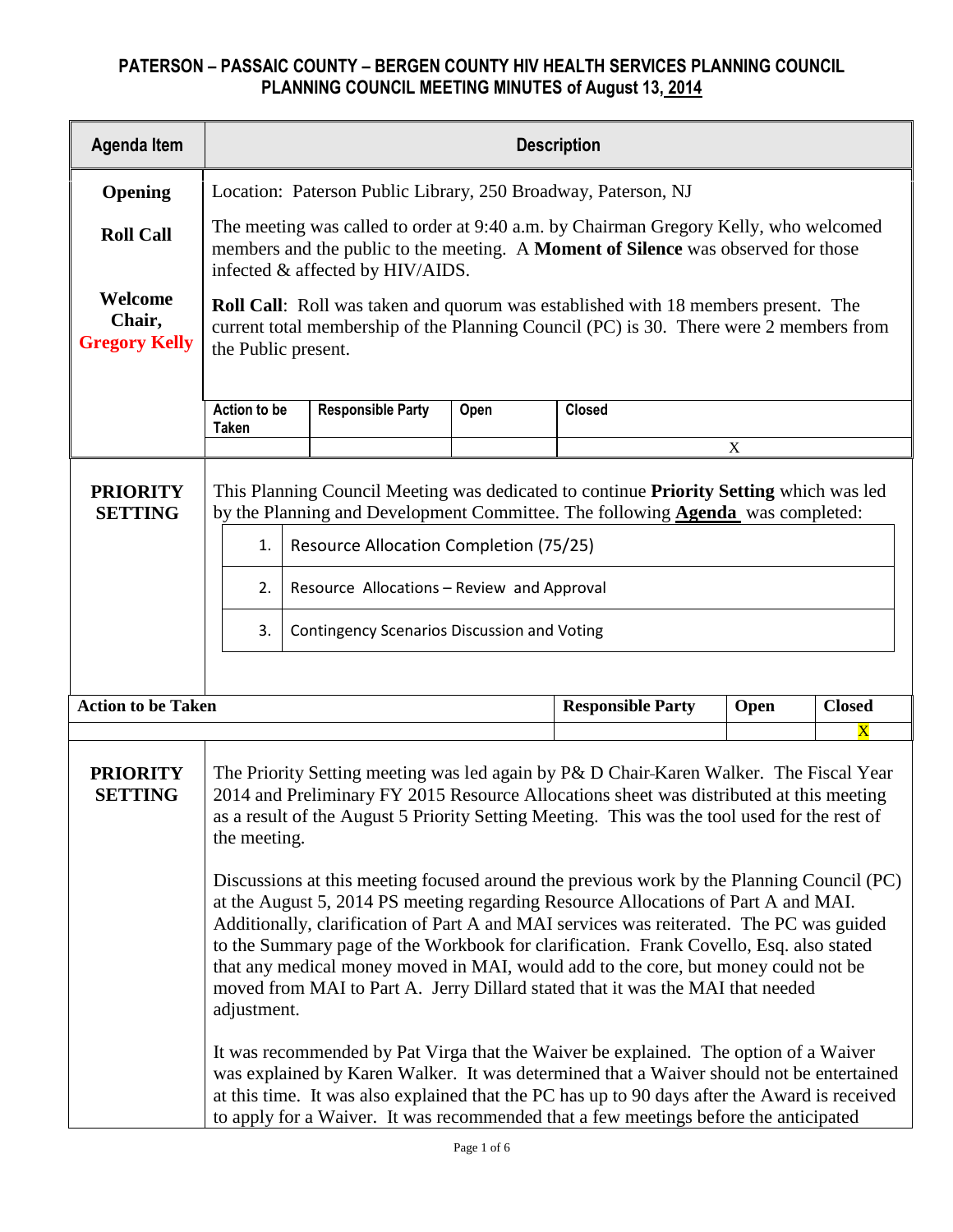| <b>Agenda Item</b>                           | <b>Description</b>                                                                                                                                                                                                                                                                                                             |                          |         |                       |  |  |  |  |  |
|----------------------------------------------|--------------------------------------------------------------------------------------------------------------------------------------------------------------------------------------------------------------------------------------------------------------------------------------------------------------------------------|--------------------------|---------|-----------------------|--|--|--|--|--|
|                                              | Award, that the PC look at the utilization of the Core Services and to have discussions<br>around the impacts of a potential need for waiver.                                                                                                                                                                                  |                          |         |                       |  |  |  |  |  |
| <b>Action to be Taken</b>                    | Open                                                                                                                                                                                                                                                                                                                           | <b>Closed</b>            |         |                       |  |  |  |  |  |
|                                              |                                                                                                                                                                                                                                                                                                                                |                          |         | $\overline{\text{X}}$ |  |  |  |  |  |
| <b>PRIORITY</b><br><b>SETTING</b>            | <b>SERVICE CATEGORIES - RESOURCE ALLOCATION COMPLETION</b>                                                                                                                                                                                                                                                                     |                          |         |                       |  |  |  |  |  |
| <b>RESOURCE</b><br><b>ALLOCATION</b>         | Members were reminded of conflicts of interest in making their motions. <b>Remove Paul</b><br><b>Persaud from Substance Abuse on the Affiliation Sheet</b><br>Motion #1 - Paul Persaud Moved that 3% within MAI from Non-Medical Case                                                                                          |                          |         |                       |  |  |  |  |  |
|                                              | Management MAI be moved to Substance Abuse MAI,2 <sup>nd</sup> by Marie Browne, VOTE 4<br>YES, 6 NO. The vote failed<br>Motion #2 Provi Zeno-Martinez Motioned to move 3% from Non-Medical Case<br>Management Part A to Health Insurance Premium, Part A, Sonya Franklin-Thompson<br>2nd. VOTE: 4 Yes, 7-No, /The vote failed. |                          |         |                       |  |  |  |  |  |
|                                              | Motion #3: Anjettica Boatwright motioned to move 1.5% from Part A, Non-Medical<br>Case Management to Part A Health Insurance Support Part A; 2 <sup>nd</sup> by Paula Tenebruso<br>Vote: 10 Yes, 0 No, the vote carried.                                                                                                       |                          |         |                       |  |  |  |  |  |
|                                              | Motion #4: Paul Persaud motioned to move 1.5% from MAI Non(Medical) Case<br>Management to MAI Substance Abuse, 2 <sup>nd</sup> by Elaine Halstead, VOTE: 6 Yes, 2 NO,<br>the vote carried.                                                                                                                                     |                          |         |                       |  |  |  |  |  |
|                                              | Motion #5: Kathleen DeMichele moved and Nick Kubisky $2^{nd}$ to move 0.5% from Legal<br>to Non-Medical Case Management, Part A. VOTE: 3 Yes, 8 NO, the motion failed                                                                                                                                                          |                          |         |                       |  |  |  |  |  |
|                                              | Motion #6: Moved by Sonya Franklin-Thompson and $2^{nd}$ by Elaine Halstead to move<br>1.5% from Substance Abuse, Part A, to Oral Health Care, Part A: Vote: 6 Yes, 4 No,<br>the motion carried                                                                                                                                |                          |         |                       |  |  |  |  |  |
|                                              | Motion #7: Jerry Dillard Moved and $2^{nd}$ by Paul Tenebruso to accept the final FY2015<br>Resource Allocations. VOTE: 18 Yes, 0-NO, the motion carried. (Attached)                                                                                                                                                           |                          |         |                       |  |  |  |  |  |
| <b>Action to be Taken</b>                    |                                                                                                                                                                                                                                                                                                                                | <b>Responsible Party</b> | Open    | <b>Closed</b>         |  |  |  |  |  |
| <b>Remove Paul P. from Affiliation Sheet</b> |                                                                                                                                                                                                                                                                                                                                | Admin                    | 8/13/14 |                       |  |  |  |  |  |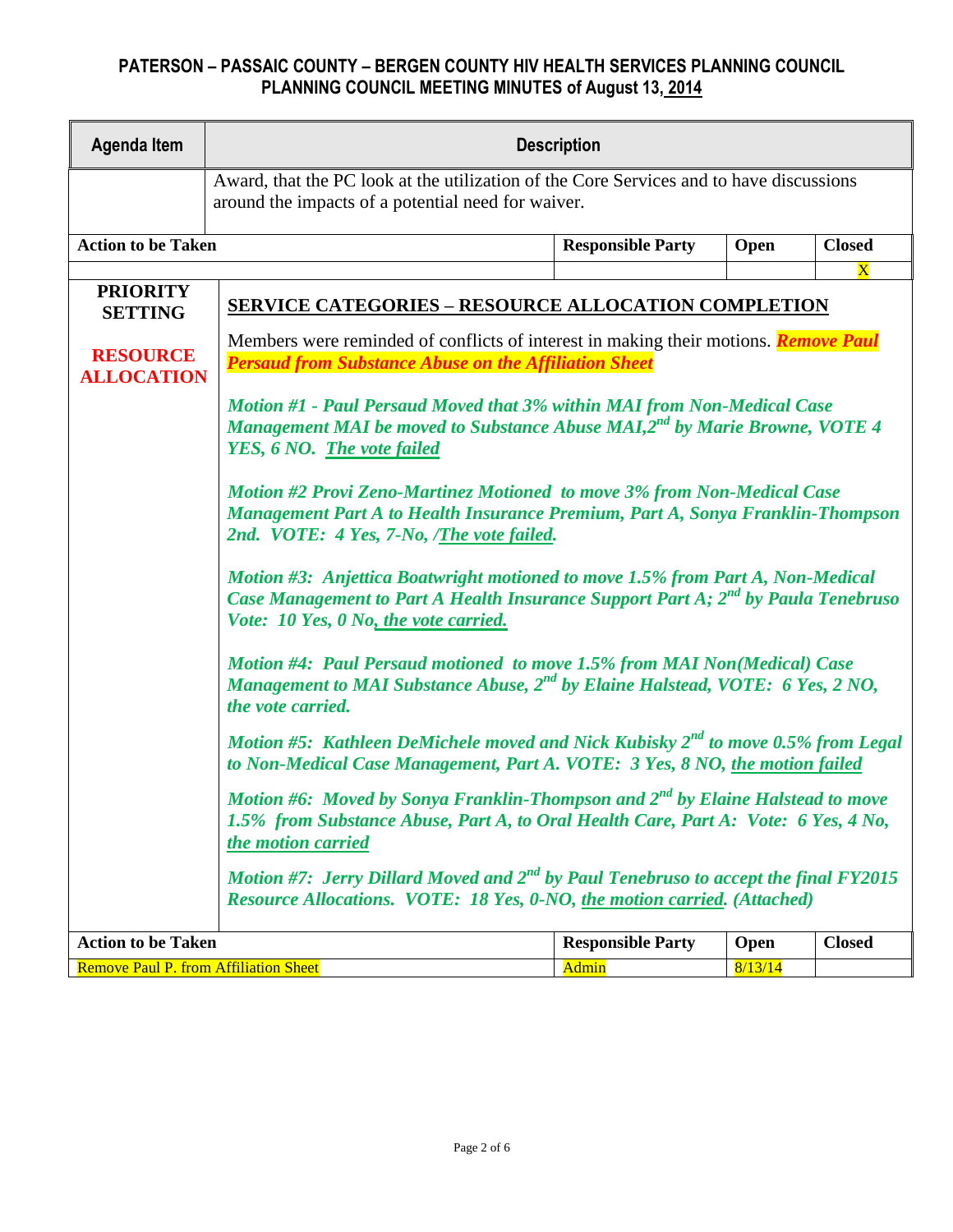| <b>PRIORITY</b><br><b>SETTING</b><br><b>CONTIGENCY</b><br><b>SCENARIOS</b> | <u> Priority Setting – Contingency Scenarios, Page 5, PS Process:</u><br>During the review and discussion, the PC changed the percentage from 30%, as shown, to<br>20%. This will allow the PC to be more responsive to changes, impacts and utilization.<br>Motion#8: Jerry Dillard Moved and $2^{nd}$ by Paul Persaud to accept the Contingency<br>Scenarios change from 30% to 20 %. VOTE: 19 Yes, 0 NO, the vote carried.<br>Scenario 1: If funding is up to $20\%$ (+/-) of the FY 2013 award, the Grantee will |  |  |  |  |  |
|----------------------------------------------------------------------------|----------------------------------------------------------------------------------------------------------------------------------------------------------------------------------------------------------------------------------------------------------------------------------------------------------------------------------------------------------------------------------------------------------------------------------------------------------------------------------------------------------------------|--|--|--|--|--|
|                                                                            | distribute funds proportionately in accordance with percentages established by the<br>Planning Council.<br>Scenario 2: If funding is increased or decreased by more than $20\%$ , the Planning<br>Council will convene to revise the previously established allocations.                                                                                                                                                                                                                                             |  |  |  |  |  |
|                                                                            |                                                                                                                                                                                                                                                                                                                                                                                                                                                                                                                      |  |  |  |  |  |
| <b>Motion to</b><br><b>Adjourn</b>                                         | The meeting was adjourned at $11:30$ a.m.                                                                                                                                                                                                                                                                                                                                                                                                                                                                            |  |  |  |  |  |
|                                                                            | Next Meeting: <b>September 9, 2014</b> , where the Directives will be a part of the Agenda.<br>Place: Maggiano's, Hackensack, NJ at 11:30 a.m. for lunch and meeting starts at Noon.                                                                                                                                                                                                                                                                                                                                 |  |  |  |  |  |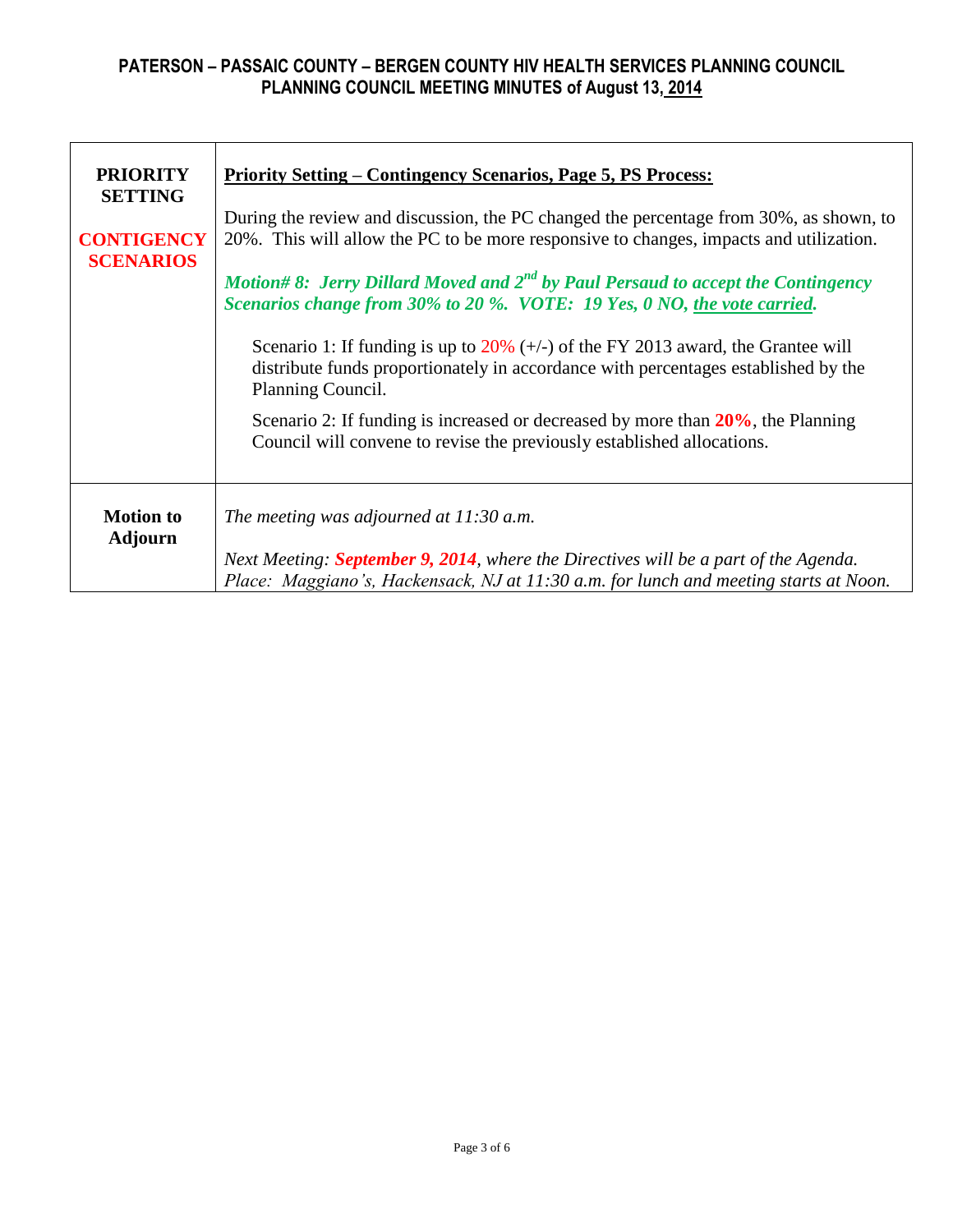## **Fiscal Year 2015 Planned Services Ryan White Part A Direct Services and MAI Bergen-Passaic TGA**

| <b>Fiscal</b><br><b>Year 2015</b><br><b>Priority</b><br><b>Ranking</b> | <b>Service Category</b>                                                                                                                 | <b>Fiscal Year</b><br>2015<br><b>Allocation</b><br>(In Percent) | <b>Fiscal Year</b><br>2015<br><b>Allocation</b><br>Part A and<br><b>MAI</b><br>(In Percent) |  |  |
|------------------------------------------------------------------------|-----------------------------------------------------------------------------------------------------------------------------------------|-----------------------------------------------------------------|---------------------------------------------------------------------------------------------|--|--|
|                                                                        | Core Services                                                                                                                           |                                                                 |                                                                                             |  |  |
| $\mathbf{1}$                                                           | Ambulatory/Outpatient Medical Care                                                                                                      | 16.09%                                                          | 14.72%                                                                                      |  |  |
| $\overline{2}$                                                         | <b>Medical Case Management</b>                                                                                                          | 17.89%                                                          | 16.37%                                                                                      |  |  |
| 3                                                                      | <b>Oral Health Care</b>                                                                                                                 | 19.63%                                                          | 17.96%                                                                                      |  |  |
| $\overline{4}$                                                         | AIDS Drug Assistance Program (ADAP)/AIDS<br>Pharmaceutical Assistance (local)/Home & Community-<br>based Health Services <sup>(b)</sup> |                                                                 |                                                                                             |  |  |
| 5                                                                      | Health Insurance Premium & Cost Sharing Assist.                                                                                         | 2.81%                                                           | 2.57%                                                                                       |  |  |
| 6                                                                      | <b>Mental Health Services</b>                                                                                                           | 10.08%                                                          | 9.22%                                                                                       |  |  |
| 7                                                                      | Substance Abuse Services/Outpatient <sup>(a)</sup>                                                                                      | 7.98%                                                           | 11.92%                                                                                      |  |  |
| 8                                                                      | <b>Early Intervention Services</b>                                                                                                      | 2.46%                                                           | 2.25%                                                                                       |  |  |
|                                                                        | <b>Support Services</b>                                                                                                                 |                                                                 |                                                                                             |  |  |
| 9                                                                      | Case Management - Non-medical <sup>(a)</sup>                                                                                            | 11.74%                                                          | 13.08%                                                                                      |  |  |
| 10                                                                     | <b>Housing Services</b>                                                                                                                 | 0.28%                                                           | 0.26%                                                                                       |  |  |
| 11                                                                     | Food Bank/Home Delivered Meals                                                                                                          | 2.19%                                                           | 2.01%                                                                                       |  |  |
| 12                                                                     | Outreach Services/Health Ed. and Risk Reduction <sup>(a)</sup>                                                                          | 2.75%                                                           | 4.06%                                                                                       |  |  |
| 13                                                                     | <b>Medical Transportation Services</b>                                                                                                  | 4.39%                                                           | 4.02%                                                                                       |  |  |
| 14                                                                     | <b>Psychosocial Support Services</b>                                                                                                    | 0.49%                                                           | 0.45%                                                                                       |  |  |
| 15                                                                     | <b>Emergency Financial Assistance</b>                                                                                                   | 0.32%                                                           | 0.29%                                                                                       |  |  |
| 16                                                                     | Legal Services/Permanency Planning                                                                                                      | 0.89%                                                           | 0.82%                                                                                       |  |  |
| 17                                                                     | Linguistic Services <sup>(b)</sup>                                                                                                      |                                                                 |                                                                                             |  |  |
|                                                                        | <b>MAI</b>                                                                                                                              |                                                                 |                                                                                             |  |  |
|                                                                        |                                                                                                                                         |                                                                 |                                                                                             |  |  |
| $\mathbf{1}$                                                           | Case Management - Non-medical                                                                                                           | 27.51%                                                          | 2.34%                                                                                       |  |  |
| $\mathbf{2}$                                                           | <b>Substance Abuse Services Outpatient</b>                                                                                              | 54.36%                                                          | 4.62%                                                                                       |  |  |
| 3                                                                      | Outreach Services/Health Ed. and Risk Reduction                                                                                         | 18.14%                                                          | 1.54%                                                                                       |  |  |
| $\overline{4}$                                                         | Early Intervention Services <sup>(b)</sup>                                                                                              |                                                                 |                                                                                             |  |  |
| 5                                                                      | Emergency Financial Assistance <sup>(b)</sup>                                                                                           |                                                                 |                                                                                             |  |  |

<sup>a</sup> Also funded in MAI.

 $b$ Not funded in FY 2015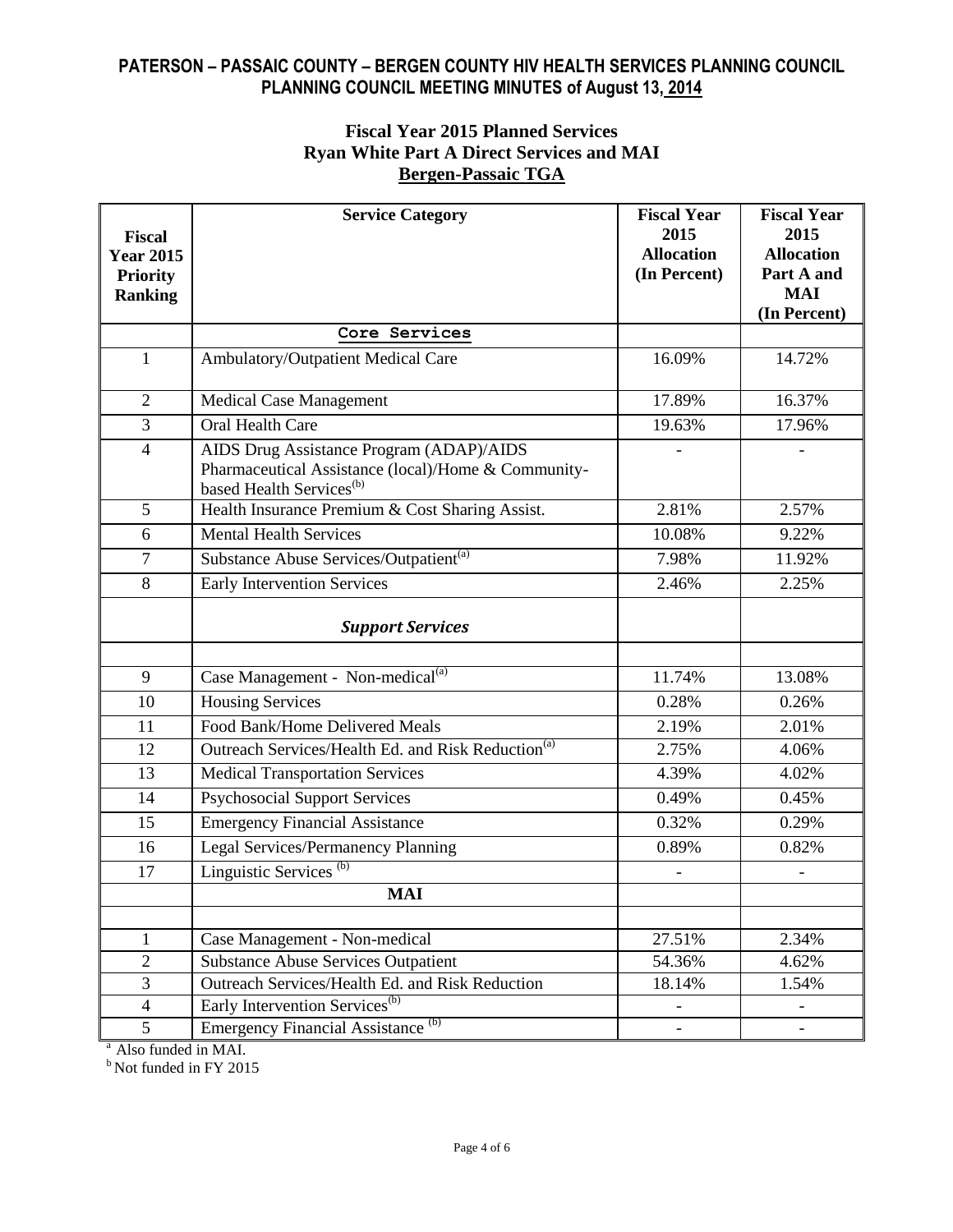#### **Fiscal Year 2014 and Fiscal Year 2015 Resource Allocations Totals**

|                                      | <b>Fiscal Year 2015</b> |
|--------------------------------------|-------------------------|
| Part A Core Services                 | 76.93%                  |
| Part A Support Services              | 23.07%                  |
| <b>Total Part A Services</b>         | 100.00%                 |
|                                      |                         |
| <b>MAI</b> Core Services             | 54.36%                  |
| <b>MAI</b> Support Services          | 45.64%                  |
| <b>Total MAI Services</b>            | 100.00%                 |
|                                      |                         |
| Part A and MAI Core Services         | 75.01%                  |
| Part A and MAI Support Services      | 24.99%                  |
| <b>Total Part A and MAI Services</b> | 100.0%                  |

## **Actions from Previous PS Meeting**

| <b>Action to be Taken</b>                                              | <b>Responsible Party</b> | <b>Open</b> | <b>llosed</b> |
|------------------------------------------------------------------------|--------------------------|-------------|---------------|
| Make corrections to Affiliation Sheets confirm with Grantee            | Admin                    | 8/5/14      |               |
| Make changes to page 3 and 4 of the PS Process, as amended, to reflect | P&D                      | 8/5/14      |               |
| public inclusion in service ranking and resources discussions.         |                          |             |               |